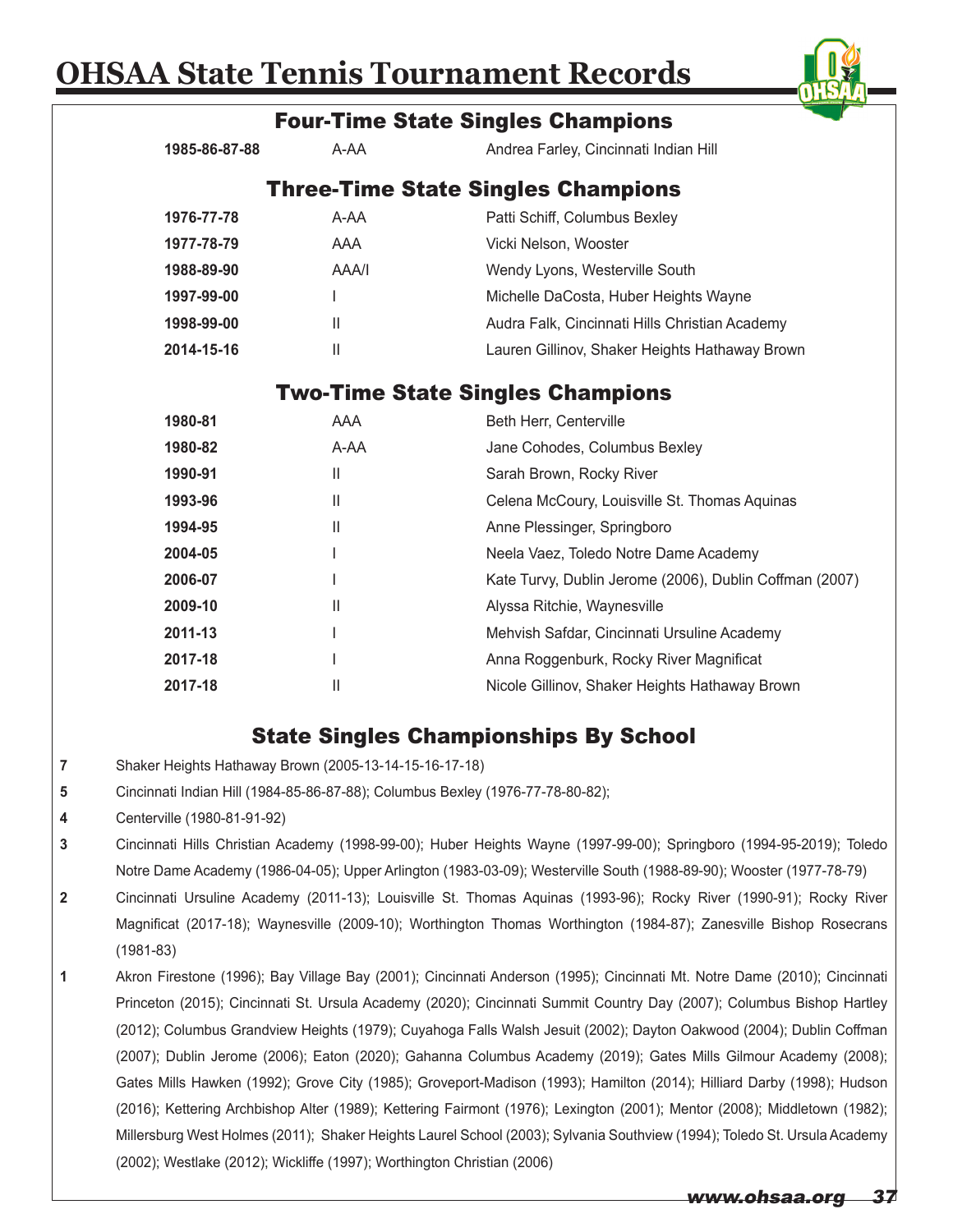

|                                                                                                                      |                                                                                                                      |       | <b>Three-Time State Doubles Champions</b>                                                                            |  |  |
|----------------------------------------------------------------------------------------------------------------------|----------------------------------------------------------------------------------------------------------------------|-------|----------------------------------------------------------------------------------------------------------------------|--|--|
|                                                                                                                      | 1976-77-78                                                                                                           | A-AA  | Leah Earl-Amy Weiffenbach, Columbus Bexley                                                                           |  |  |
|                                                                                                                      |                                                                                                                      |       | <b>Two-Time State Doubles Champions</b>                                                                              |  |  |
|                                                                                                                      | 1978-79                                                                                                              | A-AA  | Kristi Spangenberg-Cindy Scheper, Centerville                                                                        |  |  |
|                                                                                                                      | 1984-85                                                                                                              | AAA   | Aubrey Abbott-Debbie Horton, Cincinnati Indian Hill                                                                  |  |  |
|                                                                                                                      | 1987-88                                                                                                              | AAA/I | Denise Mezera-Sheryl Myers, Columbus Bishop Watterson                                                                |  |  |
|                                                                                                                      | 1994-95                                                                                                              |       | Diedre Bissinger-Devon Bissinger, Kettering Fairmont                                                                 |  |  |
|                                                                                                                      | 1995-96                                                                                                              | Ш     | Amy Newman-Alyssa Bradford, Cuy. Valley Christian Acad.                                                              |  |  |
|                                                                                                                      | 1996-97                                                                                                              |       | Alicia Graham-Megan Zimpfer, Centerville                                                                             |  |  |
|                                                                                                                      | 1998-99                                                                                                              |       | Susie Schoenberger-Stephanie Bauer, Upper Arlington                                                                  |  |  |
|                                                                                                                      | 2017-18                                                                                                              |       | Maddie Atway-Danielle Schoenly, Powell Olentangy Liberty                                                             |  |  |
|                                                                                                                      |                                                                                                                      |       | <b>State Doubles Championships By School</b>                                                                         |  |  |
| 9                                                                                                                    | Centerville (1978-79-82-84-89-91-92-96-97)                                                                           |       |                                                                                                                      |  |  |
| 8                                                                                                                    | Cincinnati Indian Hill (1981-84-85-86-99-2015-2019)                                                                  |       |                                                                                                                      |  |  |
| 7                                                                                                                    | Upper Arlington (1998-99-02-03-14-15-20)                                                                             |       |                                                                                                                      |  |  |
| 6                                                                                                                    | Columbus Bexley (1976-77-78-82-83-88)                                                                                |       |                                                                                                                      |  |  |
| 4                                                                                                                    |                                                                                                                      |       | Dublin Jerome (2004-07-11-19); Shaker Heights Hathaway Brown (2007-16-17-18)                                         |  |  |
| 3                                                                                                                    |                                                                                                                      |       | Columbus Walnut Ridge (1983-85-86); Pepper Pike Orange (1990-91-13)                                                  |  |  |
| $\mathbf{2}$                                                                                                         | Canfield (2004-16); Chillicothe (2000-05); Cincinnati Hills Christian Academy (2002-11); Columbus Bishop Watterson   |       |                                                                                                                      |  |  |
|                                                                                                                      |                                                                                                                      |       | (1987-88); Cuyahoga Falls CVCA (1995-96); Dayton Oakwood (1998-20); Gahanna Columbus Academy (2008-12);              |  |  |
| Hamilton Badin (2000-03); Huron (1992-93); Kettering Archbishop Alter (1976-2014); Kettering Fairmont (1994-95); New |                                                                                                                      |       |                                                                                                                      |  |  |
|                                                                                                                      |                                                                                                                      |       | Albany (2009-12); Powell Olentangy Liberty (2017-18); Toledo Ottawa Hills (1980-81)                                  |  |  |
| 1                                                                                                                    |                                                                                                                      |       | Ashland (1977); Avon Lake (2006); Cincinnati Anderson (1993); Cincinnati Madeira (1987); Cincinnati Sycamore (1990); |  |  |
|                                                                                                                      |                                                                                                                      |       | Cincinnati Ursuline Academy (2010); Clayton Northmont (1980); Columbus St. Francis DeSales (2009); Columbus          |  |  |
|                                                                                                                      | Wellington School (1989); Cuyahoga Falls Walsh Jesuit (1998); Elyria Catholic (2006); Hilliard Bradley (2010); Lewis |       |                                                                                                                      |  |  |
|                                                                                                                      |                                                                                                                      |       | Center Olentangy Orange (2013); North Ridgeville Lake Ridge Academy (1994); Richfield Revere (2005); Shaker          |  |  |
|                                                                                                                      |                                                                                                                      |       | Heights Laurel School (1979); Toledo St. Ursula Academy (2001); West Chester Lakota West (2008); Worthington         |  |  |
|                                                                                                                      | Christian (2001)                                                                                                     |       |                                                                                                                      |  |  |
|                                                                                                                      |                                                                                                                      |       |                                                                                                                      |  |  |
|                                                                                                                      |                                                                                                                      |       |                                                                                                                      |  |  |
|                                                                                                                      |                                                                                                                      |       |                                                                                                                      |  |  |
|                                                                                                                      |                                                                                                                      |       |                                                                                                                      |  |  |
|                                                                                                                      |                                                                                                                      |       |                                                                                                                      |  |  |